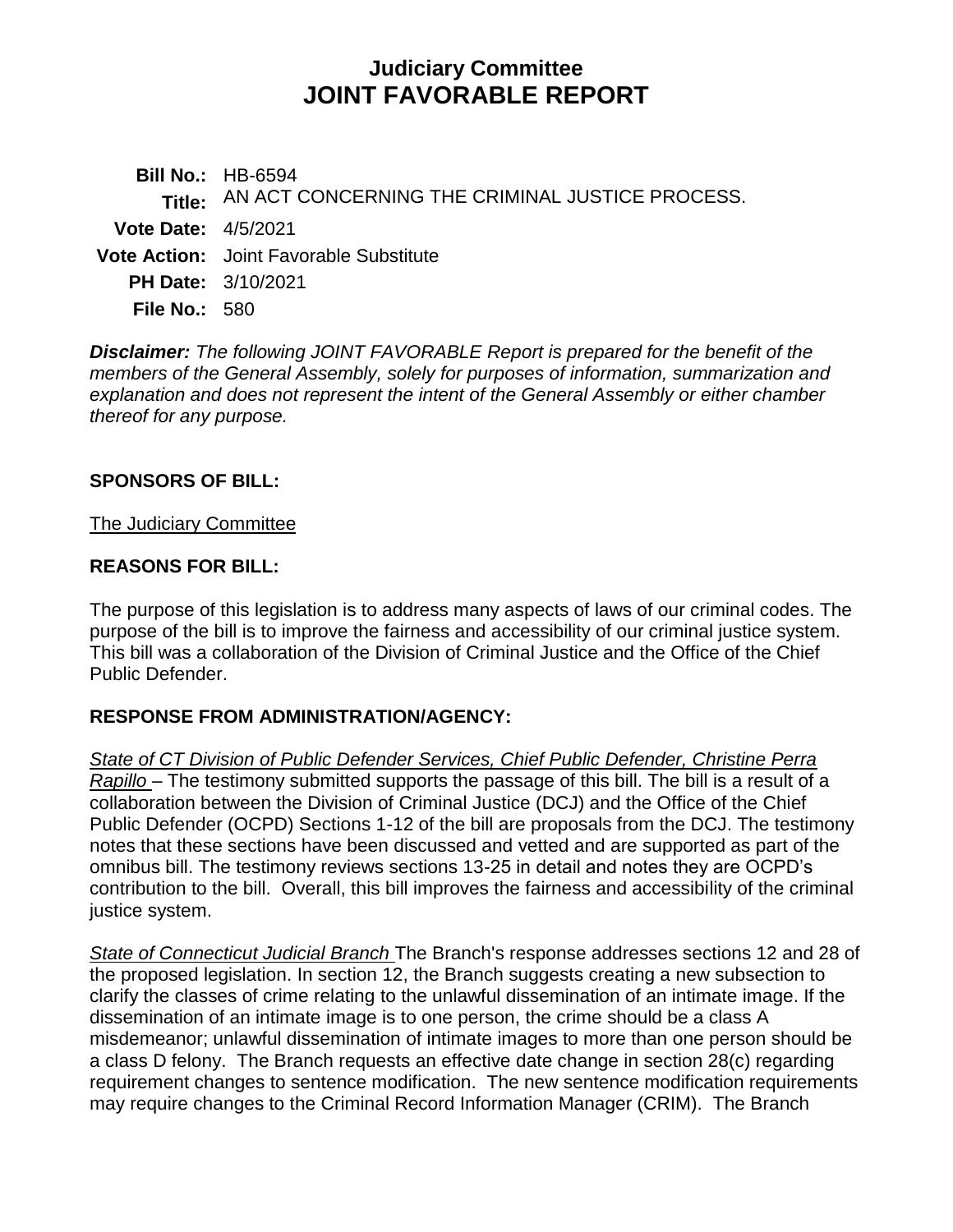requests the effective date be pushed out to accommodate additional time to make such changes to the CRIM program.

*Division of Criminal Justice* – The submitted testimony supports sections 1 – 12 of the proposed legislation. The testimony reviews sections 1-12 of the bill in detail and why they support each section.

*State of Connecticut Sentencing Commission, Appellate Court Judge, Judge Robert Devlin; Executive Director, Alex Tsarkov* – The testimony submitted supports sections 25-28 of the proposed legislation, with some changes. The sections supported are based on the recommendations of the Sentencing Committee. Sections 25-27 are related to Drug Free Zones. The testimony would like to see the school zone provision in the state's drug free zone statutes decreased from 1,500 feet to 200 feet. Currently most of our larger urban areas are designated as drug free zones. An unintended consequence of the 1,500-foot drug free zone is a disparate impact on the residents of these urban areas. Section 28 of the proposed legislation deals with sentencing modifications. This section would allow the court, without an agreement between the defendant and the state, to modify any plea-bargained sentence which includes seven years or less of actual incarceration after a hearing and a showing of good cause.

## **NATURE AND SOURCES OF SUPPORT:**

*Connecticut Alliance to End Sexual Violence, Director of Policy and Public Relations, Lucy Nolan* – The testimony suggests changes to sections 11 and 12 of the legislation regarding the unlawful dissemination of an intimate image without the consent of the individual. The testimony suggests changing the crime from a class A misdemeanor to a class D felony, which will align the crime with other like crimes.

*Connecticut Criminal Defense Lawyers Association, President, Frank J. Riccio – The* Association is a statewide organization of over 350 criminal defense attorneys and supports the passage of HB 6594 and describes its support of sections 13-28 in detail.

*American Civil Liberties Union of CT Interim Senior Policy Council, Kelly McConney Moore* – The submitted testimony supports a portion of the legislation and opposes other portions of the proposal. The testimony supports sections  $(9, 13 - 21)$  and  $(23 - 27)$  that seek to decrease unnecessary criminalization, over penalization and punishment of poverty, as well as those directed at misconduct of governmental employees. The ACLU opposes sections 2, 3, 11, 12 and 28 that create new or greater penalties. Decriminalizing sex work makes both sex workers & communities safer. Mass incarceration has been driven by longer prison sentences.

## **NATURE AND SOURCES OF OPPOSITION:**

*Former Constituent, Douglas M. Isleib* – He opposes section 28. Mr. Isleib's wife Gayle was shot to death on April 30, 1996. Her killer was sentenced to a total of sixty-five years in prison, without the possibility of release. Section 28 would allow the killer to apply for a sentence modification without an agreement of the state's attorney and would allow the killer to re-apply every five years until either the original sentence was reduced or the killer was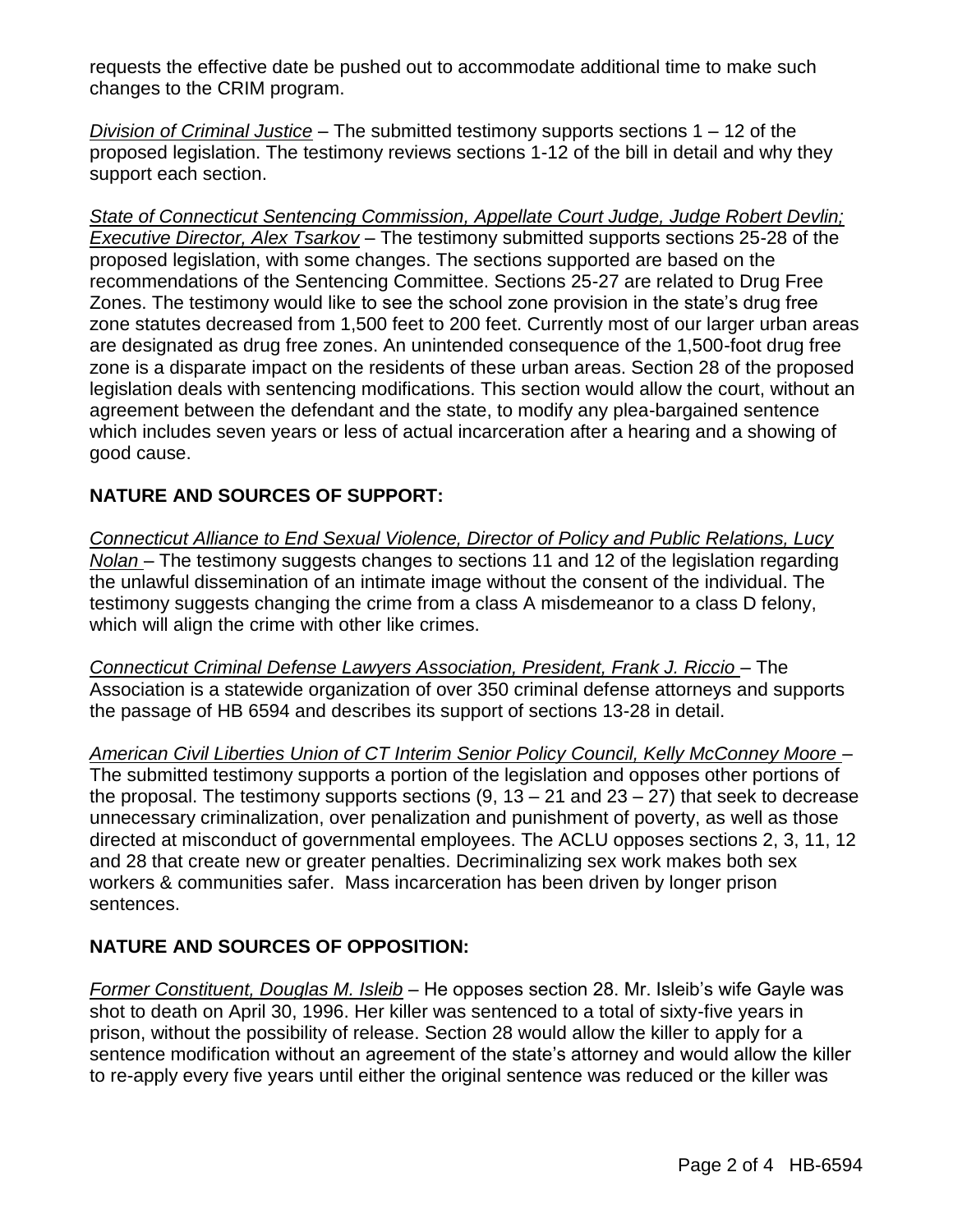discharged. This legislation re-victimizes the victim's family and friends. Justice will not be served if the victim's killer serves anything less than the original sentence of sixty-five years.

*Constituent, Bolton, CT, Merit Lajoie* – The testimony submitted opposes Section 28 of HB 6594. Ms. Lajoie is the daughter of Gayle Isleib and agrees will all the points that were addressed in Douglas Isleib's testimony. The testimony states that the new proposed legislation would re-traumatize her every five years in this most horrific and evil event of her life.

*Constituent, Vernon, CT, Kaylee McAvoy* – The testimony opposes Section 28 of HB6594. She is the granddaughter of Gayle Isleib and supports the testimony that was submitted by Douglas Isleib. The testimony also re-iterates the point that Section 28 may allow families of those individuals who have been victims of violent crimes be re-victimized not once, but every five years.

*Constituent, Enfield, CT, Kristy McAvoy* – The testimony submitted opposes Section 28 of HB 6594. Ms. McAvoy is the step-granddaughter of Gayle Isleib and agrees with the testimony submitted by other members of her family. Many members of the family (listed below) speak out in strong opposition to any leniency to the offender who murdered their loved one.

*Constituent, Cassandra Gomes* – The testimony submitted opposes HB 6594. The testimony indicates that Ms. Gomes husband was shot by a man on probation. She is now raising a family on her own and her daughter misses her father and best friend every day. The testimony further states that HB 6594 shows no value or respect to those who were hurt by someone's choice to commit a violent and/or deadly crime.

*Constituent, Bridgeport, CT, Delia Marie Gonzalez* – The testimony opposes HB 6594. It states that her son was killed by a group of teens in Bridgeport and it is an outrage that her son's killers may serve only 40% of the time they were sentenced to at the trial. The leniency that is potentially being offered to killers only goes to illustrate to youth that they may only get a "slap on the wrist" after killing another human being and devastating a family.

*Constituent, Eileen Green* – The submitted testimony opposes Section 28(a) of the proposed legislation. This section is damaging to the Judicial system, victims of crimes and their families and the citizens of the state of Connecticut. Any early release must be accompanied by well defined specific conditions. Ms. Green included ideas for conditional release criteria.

*Constituents, Plainville, CT, Ken and Michelle Kerski* – The testimony submitted opposes Section 28 of HB 6594. They feel section 28(a) is too broad and open for interpretation. Legislation should be created that meets the needs of the problems of today without sacrificing the Judicial system.

*Constituent, Mystic, CT, Christopher Lake* – He strongly opposes Section 28 of HB 6594. He is vey close to a family who are victims of a horrific, violent crime. They are all serving a life sentence without their loved one. Many endured the pain of trial and accepted the sentence equivalent to life on the offender. To allow this offender be considered for one day less on his sentence is a horrific injustice